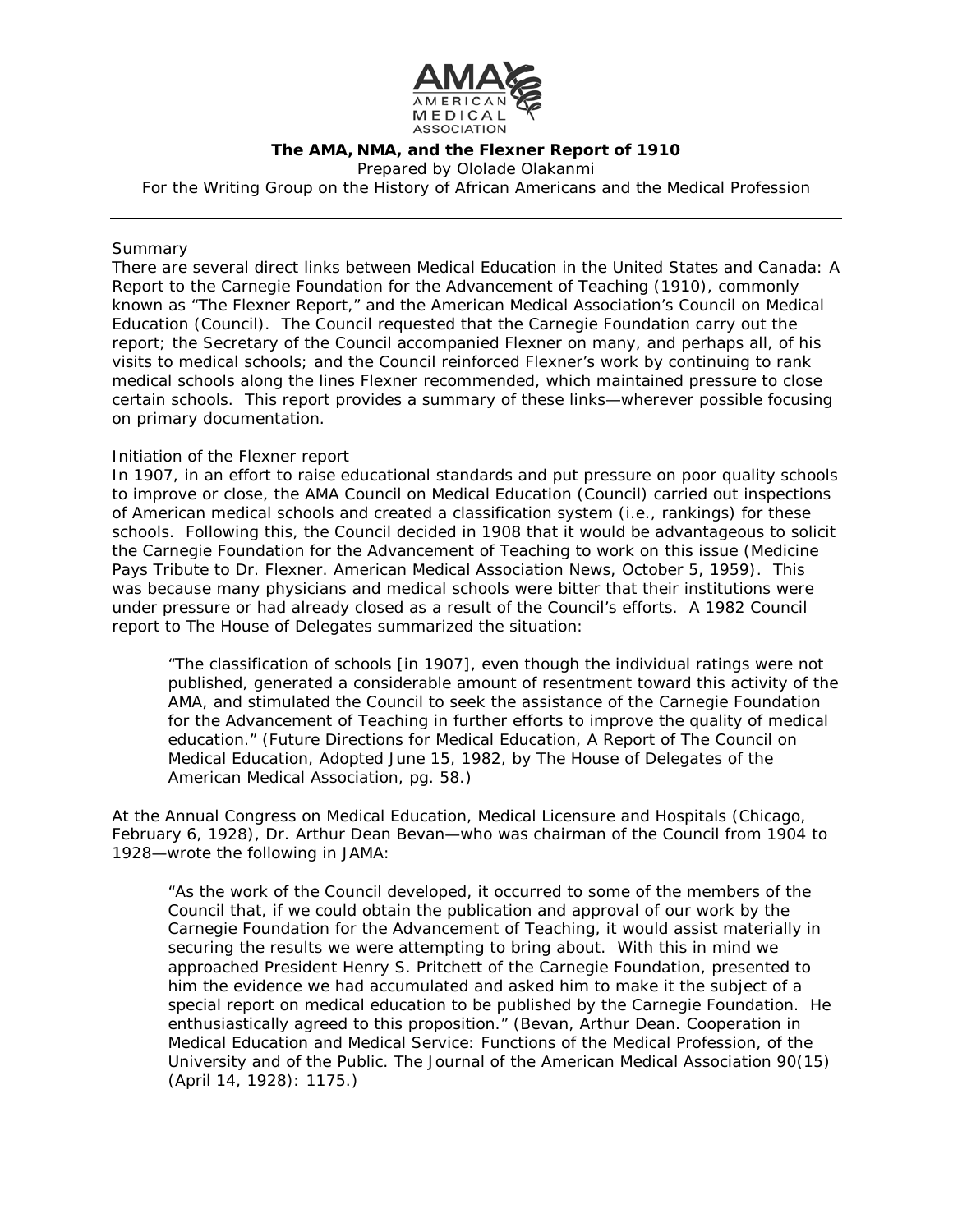Dr. Carlos J. M. Martini, President of the AMA's Medical Education Group, wrote in 1990:

"Recognizing the need for overall public support of its efforts, the Council approached the Carnegie Foundation for the Advancement of Teaching to enlist its aid as a neutral party." (Martini, Carlos J. M. An Estimable Legacy. *The Journal of the American Medical Association* 264(7) (August 15, 1990): 796.)

In sum, the Council spearheaded the effort to create The Flexner Report as a follow up to its own efforts to rank medical schools and thereby raise educational standards in the United States.

#### *Concerns about independence*

The Council provided the Foundation with data that had been collected during the course of its work, to provide a baseline and framework for the new report. However, the Council and the Carnegie Foundation agreed that it would be best if the Council was not directly recognized as spearheading the new report. The Council and the Carnegie Foundation believed that the observations and recommendations in the report would be more widely accepted if they came "from a neutral educational foundation of high standing" (*A History of the Council on Medical Education and Hospitals of the American Medical Association, 1904- 1959*, pg. 10.). Consequently, the Carnegie Foundation appointed their own investigator, Mr. Abraham Flexner, to lead the investigation of medical schools in the United States and Canada. According to Dr. Bevan:

"He [President Henry S. Pritchett] was fortunate in the selection of the man to make this report, Abraham Flexner, who had a wide knowledge of general education and a genius for this sort of work." (Bevan, Arthur Dean. Cooperation in Medical Education and Medical Service: Functions of the Medical Profession, of the University and of the Public. *The Journal of the American Medical Association* 90(15) (April 14, 1928): 1175.)

An excerpt from the minutes of the December 1908 meeting of the Council (New York) states:

"At one o'clock an informal conference was held with President Pritchett and Mr. Abraham Flexner of the Carnegie Foundation. Mr. Pritchett had already expressed, by correspondence, the willingness of the Foundation to cooperate with the Council in investigating the medical schools. He now explained that the Foundation was to investigate all the professions, law, medicine and theology. He had found no efforts being made by law to better the conditions in legal education and had met with some slight opposition in the efforts he was making. He had then received the letters from the Council on Medical Education and expressed himself as most agreeably surprised not only at the efforts being made to correct conditions surrounding medical education but at the enormous amount of important data collected.

"He agreed with the opinion previously expressed by the members of the Council that while the Foundation would be guided very largely by the Council's investigation, to avoid the usual claims of partiality no more mention should be made in the report of the Council than any other source of information. The report would therefore be, and have the weight of an independent report of a disinterested body,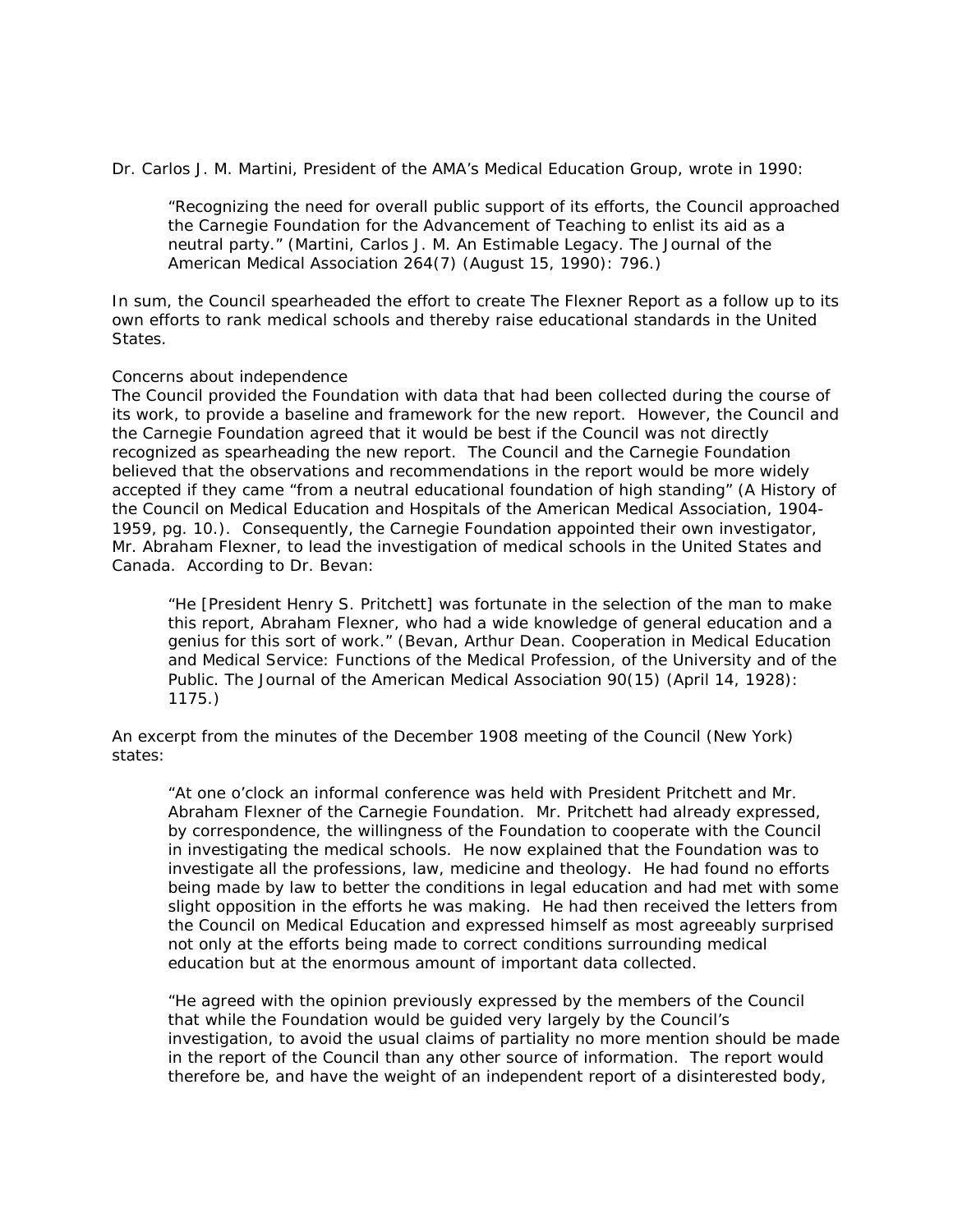which would then be published far and wide. It would do much to develop public opinion." (Reprinted in *A History of the Council on Medical Education and Hospitals of the American Medical Association, 1904-1959*, pg. 10.; Reprinted in Johnson, Victor. *A History of the Council on Medical Education and Hospitals of the American Medical Association,* pg. 11. In Fishbein, Morris. *A History of the American Medical Association, 1847-1947*. Philadelphia: W. B. Saunders Company, 1947.)

### Dr. Martini summarized the situation this way:

"The Foundation responded enthusiastically and appointed Abraham Flexner, MA, to conduct a continuing investigation of the medical schools. Although the Foundation would be directed fundamentally by the Council's previous investigations, it was decided that to guarantee the objectivity and partiality of the final report, the Council would be mentioned only as a source of information." (Martini, Carlos J. M. An Estimable Legacy. *The Journal of the American Medical Association* 264(7) (August 15, 1990): 796.)

# *Implementation of the Flexner Report*

Dr. Nathan P. Colwell—secretary of the Council from 1904 to 1931—accompanied Flexner on many, if not all, of the medical school site visits in preparation for The Flexner Report. According to historical documents at the American Medical Association:

"The Carnegie study [The Flexner Report] was begun in January, 1909, by Mr. Abraham Flexner for the Carnegie Foundation and Dr. N. P. Colwell of the Council. Their results were published in 1910 in what is commonly known as 'The Flexner Report'." (*A History of the Council on Medical Education and Hospitals of the American Medical Association, 1904-1959*, pg. 10.; Johnson, Victor. *A History of the Council on Medical Education and Hospitals of the American Medical Association,* pg. 11. Reprinted from Fishbein, Morris. *A History of the American Medical Association, 1847-1947*. Philadelphia: W. B. Saunders Company, 1947.)

# And:

"The Carnegie Foundation for the Advancement of Teaching was receptive to the overtures of the Council on Medical Education and beginning in 1909, a survey of all medical schools in the United States and Canada was conducted by Mr. Abraham Flexner of the Carnegie Foundation and Dr. N. P. Colwell of the Council." (*Future Directions for Medical Education*, A Report of The Council on Medical Education, Adopted June 15, 1982, by The House of Delegates of the American Medical Association, pg. 58-59.)

The Council decided that The Flexner Report should be released before the Council released its 1910 publication of "satisfactory colleges," to enhance the impact of the latter. The minutes of the December 1908 Council meeting state that:

"It was considered wise to withhold publication of the list of satisfactory colleges until the Carnegie report [The Flexner Report] comes out…(so that)…that report would make the council's report at a later date more effective." (Reprinted in *A History of the Council on Medical Education and Hospitals of the American Medical Association, 1904-1959*, pg. 10.; Reprinted in Johnson, Victor. *A History of the Council on Medical*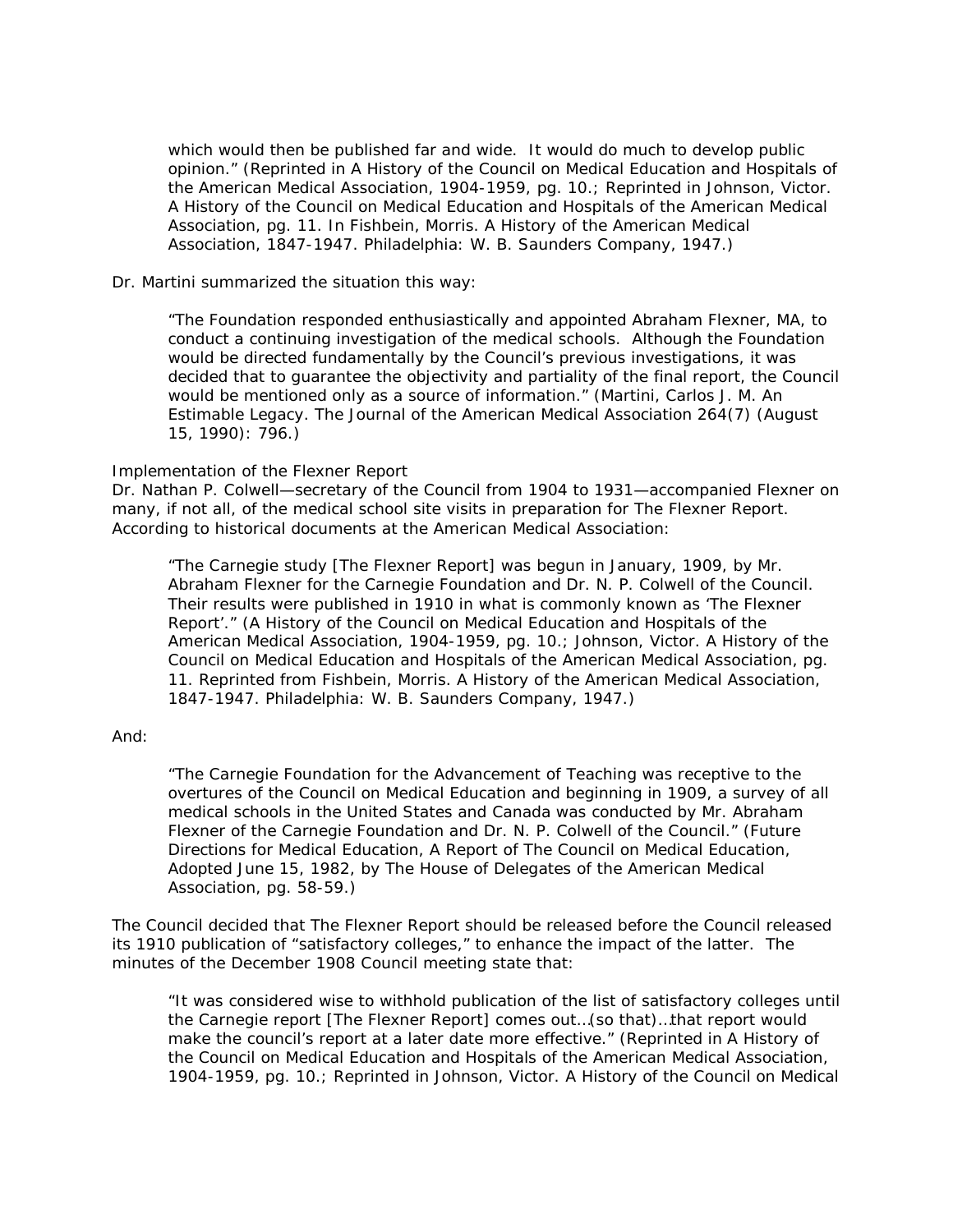*Education and Hospitals of the American Medical Association,* pg. 11. In Fishbein, Morris. *A History of the American Medical Association, 1847-1947*. Philadelphia: W. B. Saunders Company, 1947.)

Since the research for The Flexner Report and the list of "satisfactory colleges" were both gathered from 1909 to 1910 by the Council (*JAMA* 57(8) (1911): 659; *JAMA* 65(8) (1915): 717), and since Flexner and Colwell largely performed this research together, it is likely that the two reports were based on the same data.

#### *Recommendations of the Flexner Report*

Although the AMA played an instrumental role in creating The Flexner report and collaborated in data collection, the AMA did not officially endorse the recommendations within The Flexner Report. In particular, no AMA policy statements or reports of the era addressed the education of African Americans or the performance and role of African American medical colleges. In view of the Council's decision that the AMA should maintain some distance from the public release of the report, to enhance its credibility and impact, this lack of explicit, public support for the report's recommendations is not surprising. However, implicit support for the basic recommendations of the report existed in the ongoing work of the Council to rate medical schools, which helped to maintain pressure on schools to close if they could not meet the standards laid out in the Flexner Report. African American schools consistently rated in the lowest tier of the Council's rating categories.